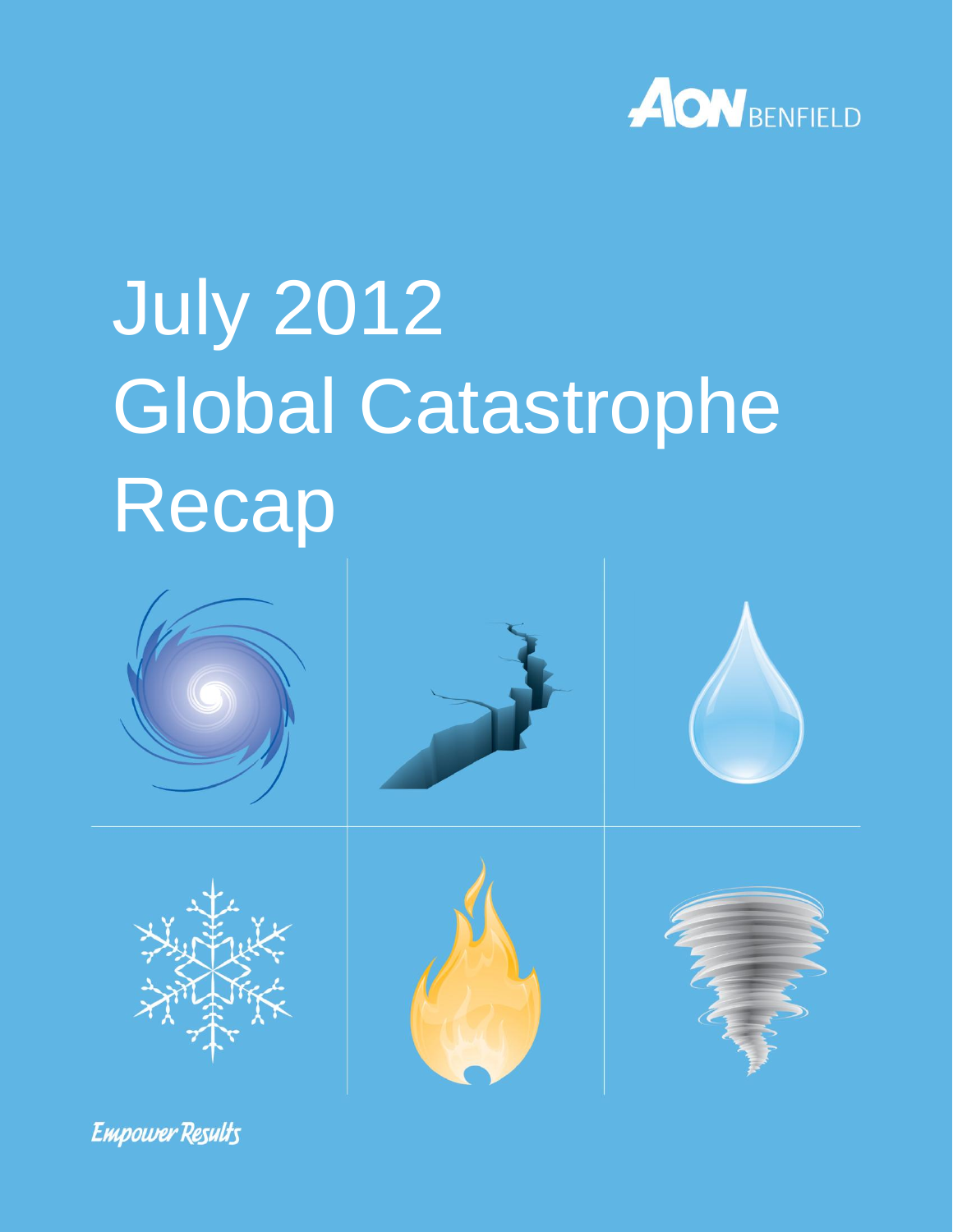

#### Table of Contents

| <b>Executive Summary</b>                                                | $\mathbf{2}$ |
|-------------------------------------------------------------------------|--------------|
| <b>United States</b>                                                    | 3            |
| Remainder of North America (Canada, Mexico, Caribbean Islands, Bermuda) | 4            |
| <b>South America</b>                                                    | 4            |
| <b>Europe</b>                                                           | 4            |
| Africa                                                                  | 5            |
| Asia                                                                    | 6            |
| Oceania (Australia, New Zealand and the South Pacific Islands)          | 7            |
| <b>APPENDIX</b>                                                         | 8            |
| <b>Contact Information</b>                                              | 13           |
| About Impact Forecasting® LLC                                           | 13           |
| <b>About Aon Benfield</b>                                               | 13           |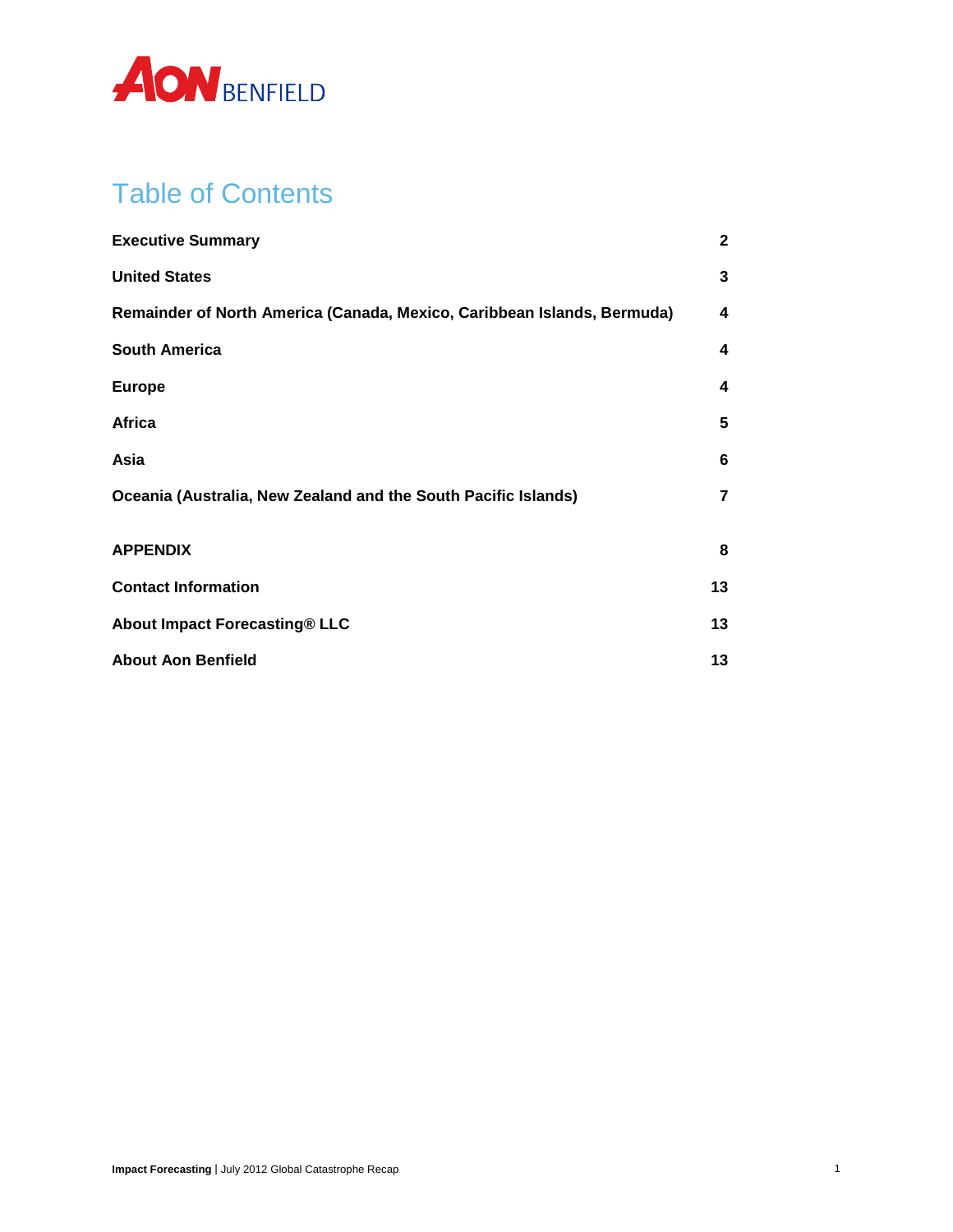

#### <span id="page-2-0"></span>**Executive Summary**

- Flooding causes more than USD8.3 billion in economic losses across China during July
- Worst drought in decades worsens across much of the United States
- Severe weather prompts widespread damage in parts of the U.S. and Europe

An active weather pattern occurred across China during the month of July as extended periods of heavy rainfall spawned flooding and landslides in nearly two-dozen provinces. A combined 324 people died, including 79 in the greater Beijing metropolitan area during one singular event. According to the Ministry of Civil Affairs (MCA), the floods and landslides damaged or destroyed at least 475,000 homes and affected more than 1.66 million hectares (4.1 million acres) of cropland. Total combined economic losses were listed at CNY53.2 billion (USD8.3 billion). The China Insurance Regulatory Commission (CIRC) noted that 47,000 claims were filed with payouts in excess of CNY1.12 billion (USD176 million).

Additional flooding was recorded in Asia during the month, including in Japan, Indonesia and North Korea. In Japan, the most notable event occurred over five consecutive days on Kyushu as torrential rainfall prompted flooding and 870 landslides that left at least 30 people dead. Japan's Fire and Disaster Management Agency (FDMA) reported that 16,045 homes, infrastructure and agriculture had sustained varying levels of flood inundation.

Shifting to Europe, the worst flooding in decades struck southern Russia's Krasnodar region. At least 171 people were killed and 584 others were injured. The Emergencies Ministry confirmed that at least 7,000 homes were damaged or destroyed in the hardest-hit cities of Krymsk, Kuban, Gelendzhik and Novorossiysk. Total economic damages were listed at RUB9 billion (USD280 million).

Additional floods were recorded during the month in Colombia, Central America and Nigeria.

Elsewhere, the worst drought in decades deepened throughout much of the United States. At least 4,313 record high temperatures were set during the month, as the heat also left more than 100 people dead. According to the National Climatic Data Center (NCDC), up to 64% of the contiguous U.S. was listed in at least a moderate drought. More than half of all U.S. counties (~1,600) were declared disaster areas. Total economic (and insured) crop losses were anticipated to reach well into the billions of dollars (USD).

Also in the U.S., a three-day stretch early in the month saw rounds of severe thunderstorms affect parts of the Midwest, Ohio Valley and the Northeast. At least one person was killed and damage was widespread in nearly one-dozen states. Total economic losses were approximately USD450 million, while various insurers received more than 50,000 claims with payouts in excess of USD275 million.

Severe weather was also recorded across central and western Europe, where tornadoes, damaging winds and up to egg-sized hail occurred. In the Czech Republic, insured losses were listed at CZK247 million (USD12 million). Insurers in Slovenia recorded more than EUR4 million (USD5 million) in losses. In Poland, an EF-2 tornado left up to PLN20 million (USD5.9 million) in damage to forests. Storms in Georgia left 22,000 homes damaged, with economic losses listed at GEL150 million (USD91 million).

In tropical cyclone news, Typhoon Vicente made landfall in southern China at peak strength. Eight people were killed and 11,700 homes were damaged in Guangdong, Guangxi and Fujian provinces. Total economic losses were listed at CNY2.1 billion (USD329 million).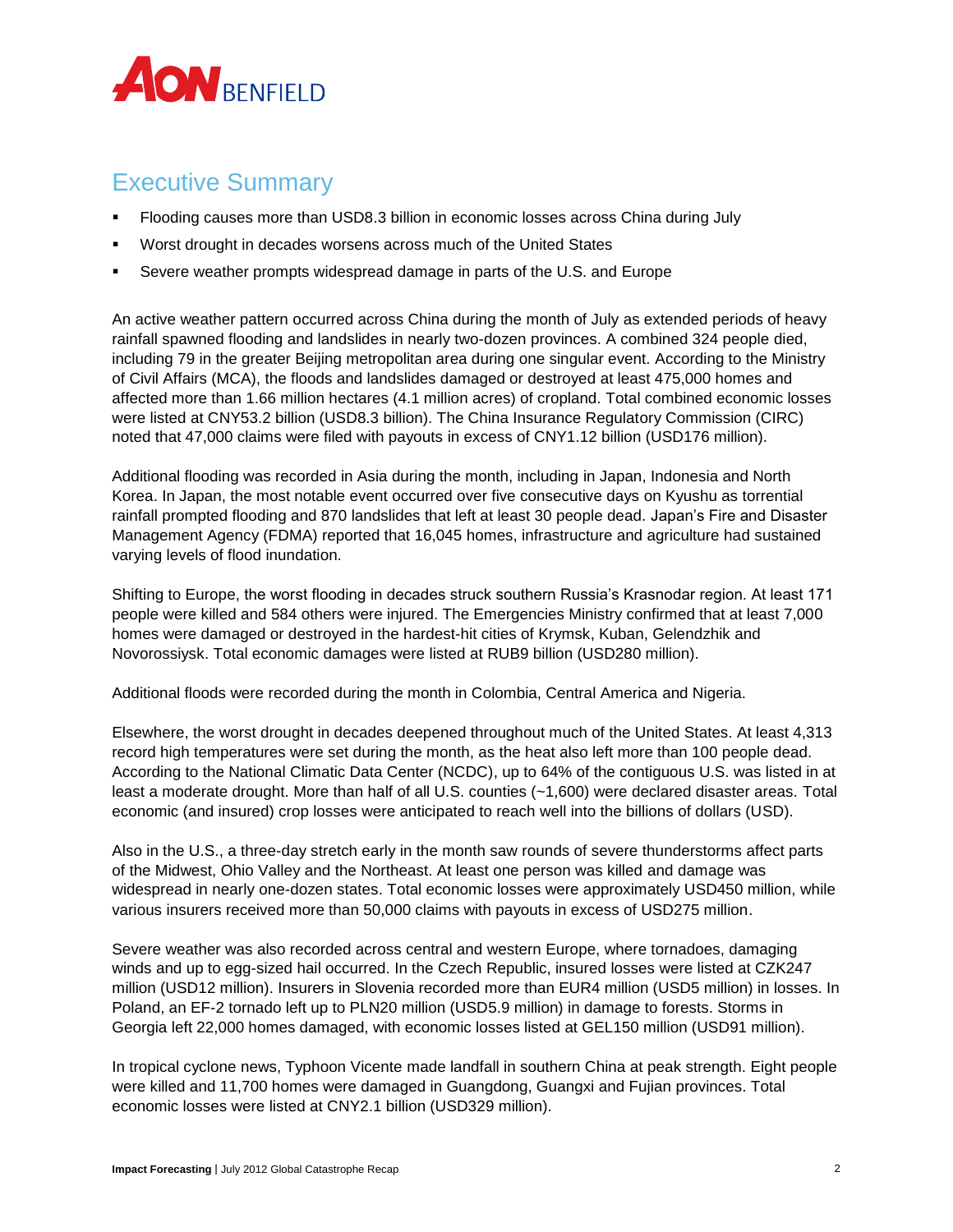

#### <span id="page-3-0"></span>*<u>United States</u>*

| Event<br><b>Date</b> | <b>Event Name</b><br>Or $Type1$ | Event<br>Location               | # of<br>Deaths <sup>2</sup> | # of<br>Structures/<br>Claims $^{2,3}$ | Damage<br>Estimates <sup>2,4</sup><br>(USD) |
|----------------------|---------------------------------|---------------------------------|-----------------------------|----------------------------------------|---------------------------------------------|
| $6/1 - 7/31$         | <b>Drought</b>                  | <b>United States</b>            |                             | Unknown                                | Billions+                                   |
| $6/30 - 7/19$        | Heat Wave                       | <b>United States</b>            | $100+$                      | Unknown                                | Unknown                                     |
| $7/2 - 7/4$          | Severe Weather                  | Midwest, Ohio Valley, Northeast | 1+                          | $50.000+$                              | $450+$ million                              |
| 7/26-7/27            | Severe Weather                  | <b>Northeast</b>                | $2+$                        | -housands                              | Millions+                                   |

<span id="page-3-1"></span>The worst drought in decades deepened throughout much of the United States during the month of July as farmers and residents coped with the lack of rainfall and record temperatures. According to the National Climatic Data Center (NCDC), the drought was the country's most extensive in decades with up to 64% of the contiguous U.S. listed in at least a moderate drought. More than half of all U.S. counties (~1,600) were declared disaster areas. The U.S. Department of Agriculture (USDA) also reported that 48% of the nation's corn crop was in poor to very poor condition in addition to 37% of soybeans. Total economic (and insured) crop losses were anticipated to reach well into the billions of dollars (USD).

A significant heat wave covered a large portion of the United States from June 30<sup>th</sup> through most of July, leading to the deaths of at least 100 people. The fatalities occurred as an extended period where daytime temperatures exceeding 100˚F (38˚C) covered most of the nation. According to the National Oceanic and Atmospheric Administration (NOAA), more than 4,313 separate high temperature records were established during the month. In addition to the fatalities, the heat also casued infrastructure damage as several main roads and highways throughout the country reported buckling. Train travel was also affected as the heat caused rail tracks to expand, prompting delays in the Mid-Atlantic and the Northeast.

Rounds of severe thunderstorms around the outer periphery of a ridge of high pressure (known as a 'Ring of Fire' pattern) affected parts of the Midwest, Ohio Valley and the Northeast between the 2<sup>nd</sup> and the 4<sup>th</sup>. At least one person was killed. The storms triggered a high volume of damaging wind and hail reports, as damage was widespread in nearly a dozen states. Downed trees and power lines onto homes, businesses and vehicles caused the majority of the damage. Total economic losses were approximately USD450 million, while various insurers received more than 50,000 claims with payouts in excess of USD275 million.

Widespread severe weather covered a broad section of the central and eastern U.S. on the 26<sup>th</sup> and 27<sup>th</sup>, killing at least two people. As daytime heating unfolded, a line of powerful thunderstorms stretching from Texas to Connecticut prompted at least 471 local storm reports to the SPC (including 426 for damaging winds and multiple tornado touchdowns). Damage was widespread in as many as 15 states – particularly in the Northeast – which primarily resulted from downed trees and power lines onto homes, businesses and vehicles. Total economic losses were estimated well into the millions of dollars (USD).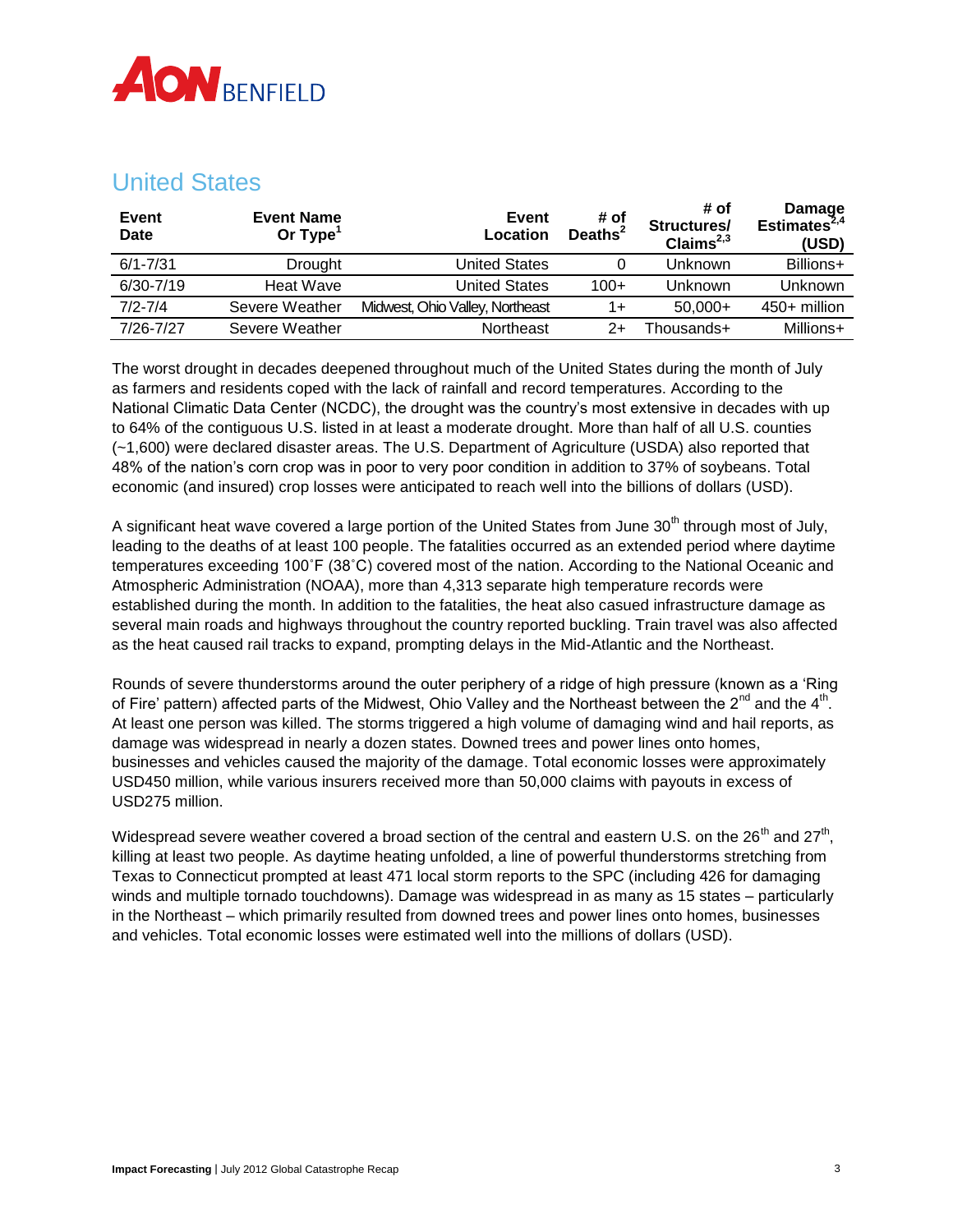

#### Remainder of North America (Canada, Mexico, Caribbean Islands, Bermuda)

| Event<br>Date | <b>Event Name</b><br>Or Type <sup>1</sup> | <b>Event</b><br>Location | # of<br>Deaths <sup>2</sup> | # of<br>Structures/<br>Claims $^{2,3}$ | <b>Damage</b><br>Estimates <sup><math>2,4</math></sup><br>(USD) |
|---------------|-------------------------------------------|--------------------------|-----------------------------|----------------------------------------|-----------------------------------------------------------------|
| 7/1-7/23      | Flooding                                  | Guatemala                |                             | $1.010+$                               | Unknown                                                         |
| $7/23 - 7/31$ | Flooding                                  | Central America          | 1+                          | $4.150+$                               | Unknown                                                         |

Seasonal rainfall prompted widespread flooding in Guatemala throughout much of July. According to local officials, at least 1,010 homes were damaged or destroyed in the hardest-hit departments of Petén, Zacapa, Guatemala, Quiché and Suchitepéquez. No injuries or fatalities were immediately available.

Heavy rains impacted central and eastern Costa Rica between the  $23<sup>rd</sup>$  and the 31<sup>st</sup>, leading to flash floods, landslides and causing rivers to overflow their banks. At least one person was killed and more than 1,550 homes were damaged. In Panama and Ecuador, an additional 2,600 homes were affected as intense rains prompted rivers to swell. Infrastructure and agriculture sustained major damage.

#### <span id="page-4-0"></span>*A*MAMERICA

| Event<br>Date | <b>Event Name</b><br>Or Type | Event<br>Location | # of<br>Deaths <sup>2</sup> | # of<br>Structures/<br>Claims $^{2,3}$ | Damage<br>Estimates <sup>2</sup><br>$4$ (USD) |
|---------------|------------------------------|-------------------|-----------------------------|----------------------------------------|-----------------------------------------------|
| 7/15-7/30     | Flooding                     | Colombia          |                             | 15,000+                                | Millions+                                     |

<span id="page-4-1"></span>As many as 15,000 homes were damaged or destroyed in the Colombian department of Putumayo between the  $15<sup>th</sup>$  and the  $30<sup>th</sup>$  due to excessive rainfall that prompted flooding. The floods were aided by several rivers (including the Guamuez, Orito, Putumayo and Guineo) bursting their banks.

#### Europe

| Event<br><b>Date</b> | <b>Event Name</b><br>Or $Type1$ | Event<br>Location     | # of<br>Deaths <sup>2</sup> | # of<br>Structures/<br>Claims $^{2,3}$ | Damage<br>Estimates <sup>2</sup><br>$4$ (USD) |
|----------------------|---------------------------------|-----------------------|-----------------------------|----------------------------------------|-----------------------------------------------|
| $6/30 - 7/8$         | Severe Weather                  | <b>Central Europe</b> | 9+                          | Hundreds+                              | $25+$ million                                 |
| 7/7                  | Flooding                        | Russia                | $171+$                      | $7,000+$                               | 280+ million                                  |
| 7/11                 | Severe Weather                  | Slovenia              | 0                           | Thousands+                             | 5+ million                                    |
| 7/14                 | Severe Weather                  | Poland                | 1+                          | $100+$                                 | $5.9+$ million                                |
| 7/19                 | Severe Weather                  | Georgia               | 0                           | $20,000+$                              | 91+ million                                   |
| $7/22 - 7/27$        | Wildfire                        | Spain, Greece         | 4+                          | Unknown                                | Unknown                                       |

Strong thunderstorms affected parts of Central Europe between June  $30<sup>th</sup>$  and July  $8<sup>th</sup>$ . Among the most affected countries were Turkey, Austria and the Czech Republic as storms brought gusty winds, eggsized hail and localized flooding. Nine people were killed in Turkey after the Mert River overflowed its banks and caused floods in the Canik district of Samsun. In Austria, the regions of Steiermark and Kärnten were the hardest-hit; while in the Czech Republic, much of the western half of the country was affected. Insured losses in the Czech Republic were listed at CZK247 million (USD12 million).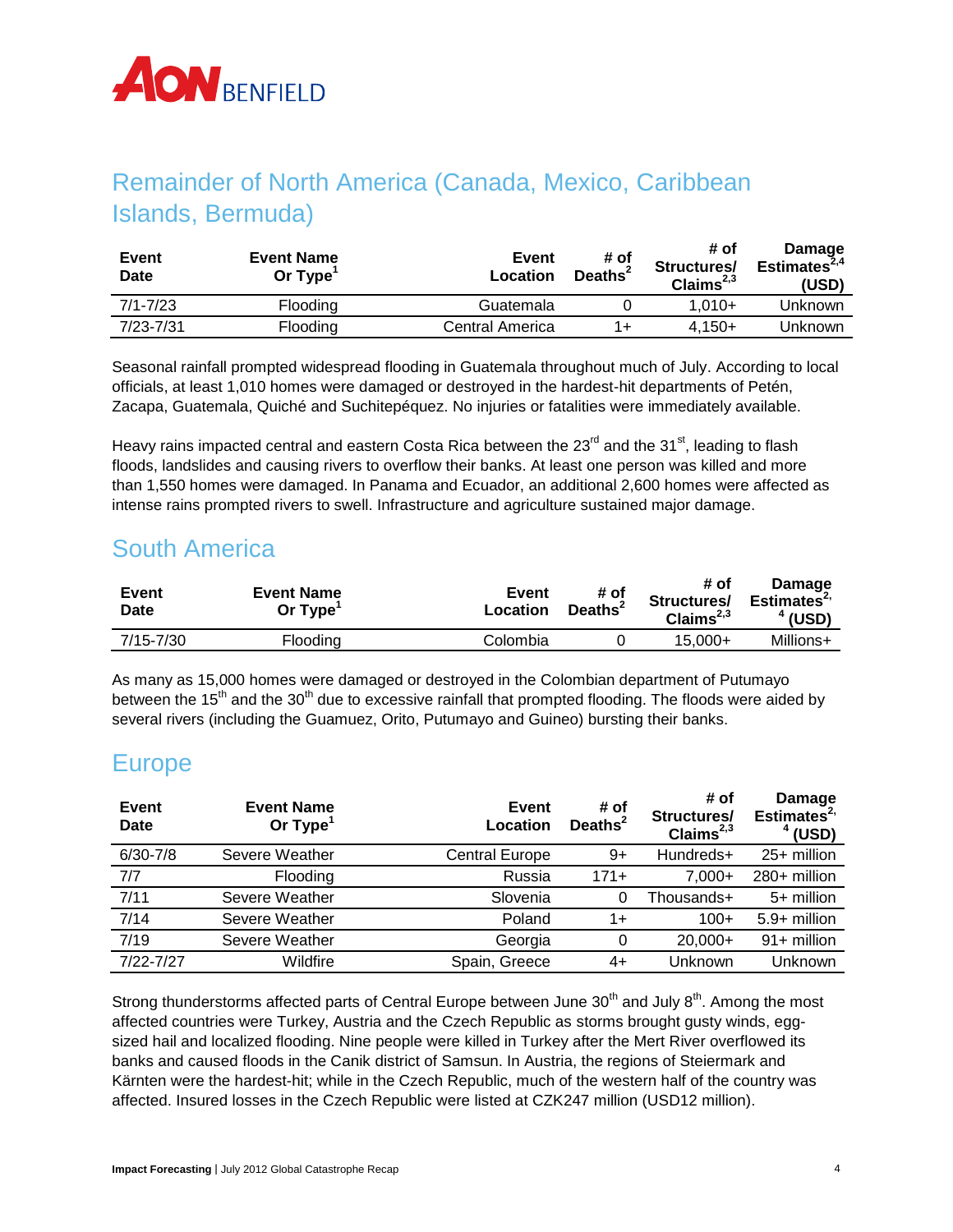

The worst flooding in decades struck southern Russia's Krasnodar Region on the 7<sup>th</sup>, killing at least 171 people and injuring 584 others. Nearly all of the casualties occurred due to a nearly 7-meter (23-foot) surge of water that swept through homes as residents were sleeping after 304 millimeters (12 inches) of rain fell in less than 24 hours. The Emergencies Ministry confirmed that at least 7,000 homes were damaged or destroyed. The hardest-hit cities included Krymsk, Kuban, Gelendzhik and Novorossiysk. Infrastructure damage was prevalent in several areas as well with sections of roads, bridges and rail tracks washed away. Total economic damages were listed at RUB9 billion (USD280 million).

Severe thunderstorms crossed parts of northwestern and central Slovenia on the  $11<sup>th</sup>$  as the inclement weather triggered up to walnut-sized hail. Extensive damage was reported in some areas, including the cities of Ljubljana and Bovec. According to local insurers, the hail led to EUR2.5 million (USD3.1 million) in damage to automobiles and EUR1.5 million (USD1.9 million) to property. Additional losses (likely in the millions of euros (EUR)) were expected from major damage sustained to agriculture.

A string of tornadoes swept across northern and western Poland on the 14<sup>th</sup>, leaving at least one person dead and 10 others injured. The hardest-hit areas came in the Baltic region of Pomerania and two neighboring provinces, where at least 100 homes were damaged or destroyed by an EF-2 tornado in the village of Wycinki. Damage to trees alone was listed at PLN20 million (USD5.9 million).

Powerful thunderstorms swept through much of Georgia on the 19<sup>th</sup> as hail pelted homes, vehicles, agriculture and both the electrical and transportation infrastructures. No injuries or fatalities were reported. The hardest-hit area came in the Kakheti region, where officials estimated as many as 20,000 homes were damaged and up to 22,000 hectares (54,400 acres) of cropland was severely affected. Other regions that sustained notable impacts came in Samtskhe-Javakheti and Mtskheta-Mtianeti. Total economic damages were listed at GEL150 million (USD91 million).

A deadly wildfire in Spain left at least four people dead and six others injured during the week of the 22<sup>nd</sup>, prompting the evacuation of more than 1,400 residents. The fire was ignited in the Catalonia region and charred at least 14,000 hectares (32,000 acres) of land. Government officials had yet to release any information in regards to damage. Other fires burned in Greece during the period, with one particular blaze destroying at least five homes in the Athens suburb of Keratea.

#### <span id="page-5-0"></span>Africa

| <b>Event</b><br>Date | <b>Event Name</b><br>Or Type | Event<br>Location | # of<br>Deaths <sup>2</sup> | # of<br>Structures/<br>Claims $^{2,3}$ | Damage<br>Estimates <sup>2</sup><br>$4$ (USD) |
|----------------------|------------------------------|-------------------|-----------------------------|----------------------------------------|-----------------------------------------------|
| 7/22-7/24            | Flooding                     | Nigeria           | $39+$                       | $600+$                                 | Jnknown                                       |

<span id="page-5-1"></span>Parts of central Nigeria sustained widespread flooding after torrential rains fell across the region between the  $22^{nd}$  and the  $24^{th}$ . According to local officials, at least 39 people were killed and as many as 50 others were listed as missing. More than 600 mud homes were destroyed after floodwaters from an overflowing Lamingo Dam along the Cross River swept through the city of Jos in Plateau state.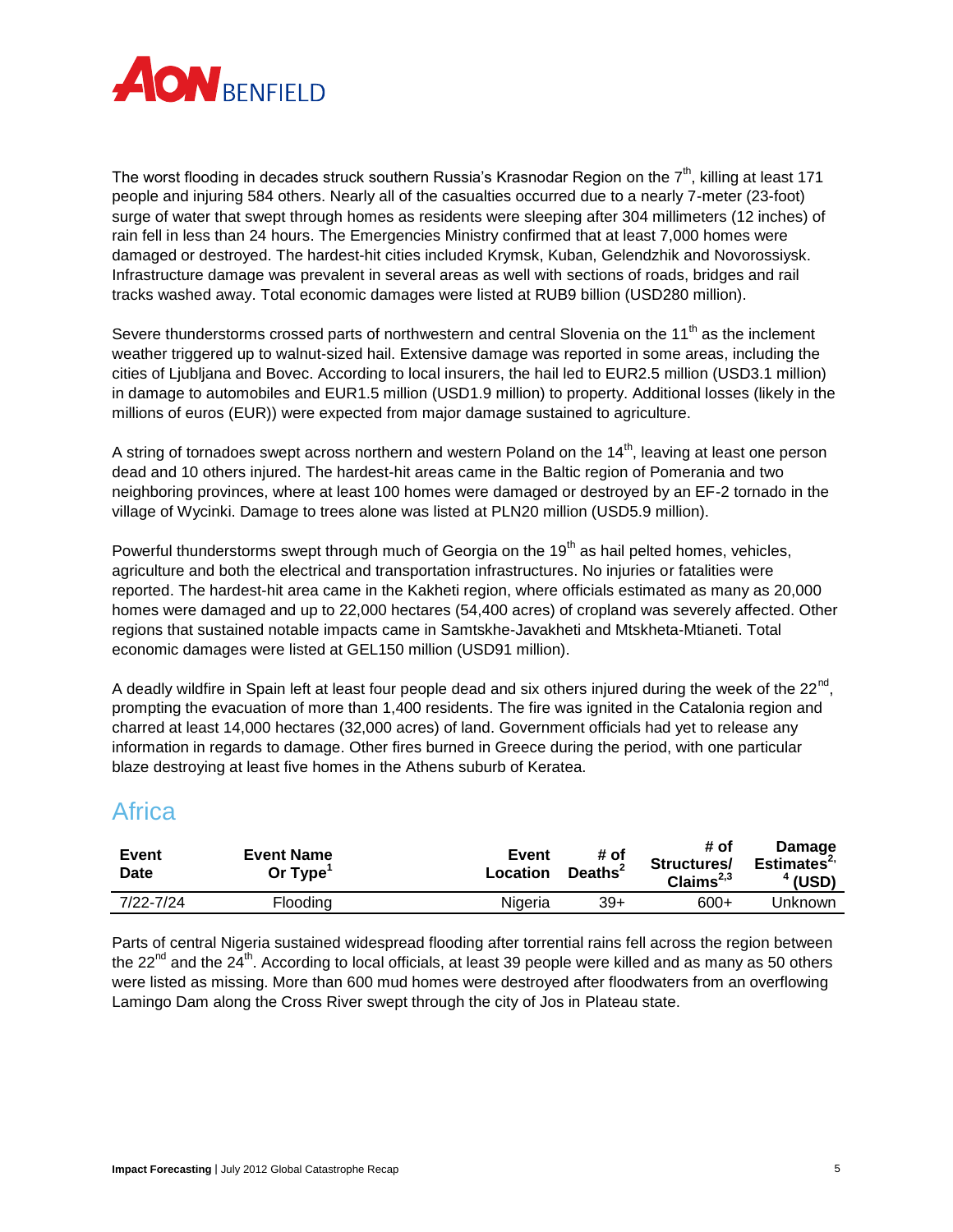## **AON BENFIELD**

#### Asia

| <b>Event</b><br><b>Date</b> | <b>Event Name</b><br>Or Type <sup>1</sup> | <b>Event</b><br>Location | # of<br>Deaths <sup>2</sup> | # of<br>Structures/<br>Claims $^{2,3}$ | <b>Damage</b><br>Estimates $^{2,4}$<br>(USD) |
|-----------------------------|-------------------------------------------|--------------------------|-----------------------------|----------------------------------------|----------------------------------------------|
| $6/28 - 7/10$               | Flooding                                  | China                    | $70+$                       | 188,400+                               | $1.19 + billion$                             |
| $7/3 - 7/5$                 | Flooding                                  | Japan                    | $1+$                        | $460+$                                 | Millions+                                    |
| $7/11 - 7/16$               | Flooding                                  | Japan                    | $30+$                       | $16,045+$                              | Millions+                                    |
| $7/11 - 7/17$               | Flooding                                  | China                    | $30+$                       | 76,000+                                | $600+$ million                               |
| 7/18-7/31                   | Flooding                                  | North Korea              | $119+$                      | 17,030+                                | <b>Unknown</b>                               |
| 7/19                        | Flooding                                  | Nepal                    | 0                           | $2,030+$                               | Unknown                                      |
| 7/20-7/24                   | Flooding                                  | China                    | $149+$                      | 175,000+                               | $4.8 + billion$                              |
| 7/24                        | Flooding                                  | Indonesia                | 8+                          | $125+$                                 | <b>Unknown</b>                               |
| 7/24                        | TY Vicente                                | China, Vietnam           | $18+$                       | 13,000+                                | 329+ million                                 |
| $7/27 - 8/2$                | Flooding                                  | China                    | 76+                         | $36,000+$                              | $1.69 + billion$                             |
| 7/31                        | Flooding                                  | Indonesia                | 8+                          | $754+$                                 | Unknown                                      |

Persistent rainfall fell across ten separate provinces of China between June 28<sup>th</sup> and July 10<sup>th</sup>, leading to the deaths of at least 70 people. Flooding and landslides led to widespread damage to personal property, infrastructure and agriculture. According to the Ministry of Civil Affairs (MCA), at least 188,400 homes were damaged or destroyed and more than 694,000 hectares (1.71 million acres) of cropland were submerged. Total economic losses were listed at CNY7.6 billion (USD1.19 billion).

Record rainfall from a seasonal weather pattern impacted Japan's southwestern island of Kyushu between the  $3<sup>rd</sup>$  and the  $5<sup>th</sup>$ , prompting flooding and mudslides. At least one person was killed and 74 others were injured. The prefectures of Fukuoka, Oita and Nagasaki were primarily impacted, with more than 25,000 people evacuated from their homes. The Cabinet Office reported that 460 homes officially had been damaged or destroyed.

Consecutive days of torrential rainfall deluged southern Japan's Kyushu Island between the 11<sup>th</sup> and the 16<sup>th</sup>, leading to the deaths of at least 30 people. The intense rains prompted widespread flash flooding, rivers to overflow their banks and 870 separate landslides. The prefectures of Fukuoka, Oita, Kumamoto and Saga sustained the brunt of the impacts, with the city of Aso recording 817 millimeters (32.17 inches) of rain. Japan's Fire and Disaster Management Agency reported that 16,045 homes and other structures had sustained varying levels of flood inundation. Infrastructure (800 roads and 20 bridges) and agriculture were also widely affected. Total economic losses were estimated well into the millions of dollars (USD).

An active weather pattern brought periods of heavy rain to central and southern China between the 11<sup>th</sup> and the  $17<sup>th</sup>$ , leading to the deaths of at least 30 people. According to the MCA, at least 76,000 homes were damaged or destroyed and more than 478,500 hectares (1.18 million acres) of cropland were submerged. Widespread impacts to infrastructure were also reported. Total economic losses were listed at CNY3.82 billion (USD600 million).

Widespread flooding occurred throughout North Korea during the second half of the month (beginning on the 18<sup>th</sup>) following rounds of heavy rainfall. At least 119 people were killed and dozens others were injured. According to a state-released report, floods damaged or destroyed 17,030 homes and public buildings. The transportation infrastructure was also heavily impacted as floodwaters wiped out wide swaths of roadways and rail lines.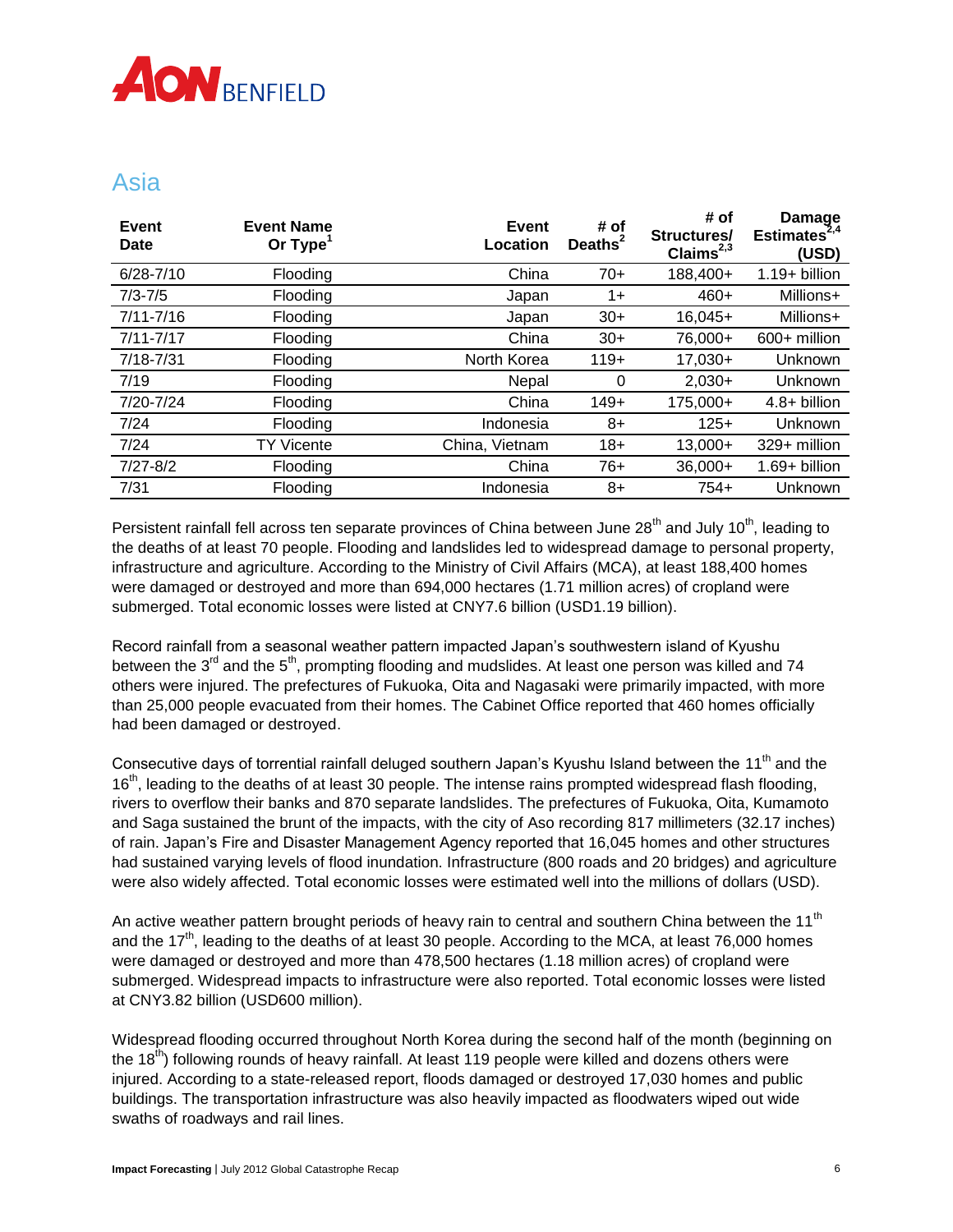

A torrential rainstorm on the 19<sup>th</sup> led to flash flooding and river flooding in Nepal's Midwestern district of Dang. No fatalities were recorded, though several people were hospitalized with injuries. According to local officials, more than 2,030 homes were destroyed in the village of Deukhuri after the Rapti River overflowed its banks.

The heaviest rains in 61 years fell across the greater Beijing metropolitan area on the  $21<sup>st</sup>$ , prompting widespread significant flooding and leaving at least 79 people dead. Floods swept through the city limits and surrounding areas as drainage systems were unable to handle the high volume of water. Elsewhere, extensive flooding affected 17 separate provinces between the  $20<sup>th</sup>$  and the  $24<sup>th</sup>$ . More than 70 additional fatalities occurred. According to the MCA, a combined 175,000 homes were affected and more than 300,000 hectares (741,000 acres) of cropland were submerged. Total economic losses were listed at CNY30.73 billion (USD4.8 billion), with at least CNY11.6 billion (USD1.8 billion) occurring in the greater Beijing area. The China Insurance Regulatory Commission (CIRC) reported that insured losses in Beijing were in excess of CNY1 billion (USD157 million) with more than 47,000 claims filed. An additional CNY120 million (USD19 million) in insured losses were recorded in Chongqing Province.

Excessive rainfall led to flash flooding in Indonesia's West Sumatra region on the  $24^{th}$ , killing at least eight people after a river overflowed in Padang. More than 90 homes, 11 mosques, five bridges and one health clinic were damaged. The most significant damage occurred to infrastructure, where local officials noted that large sections of roads had been completely washed away by a chest-deep torrent of water.

Typhoon Vicente made landfall on the  $24<sup>th</sup>$  near the city of Taishan in southern China (near Hong Kong) at approximately 4:00 AM local time (20:00 UTC on the 23 $^{rd}$ ) at peak strength as a 215 kph (135 mph) cyclone. Eight people were killed. According to the MCA, a combined 11,700 homes and other structures were damaged in Guangdong, Guangxi and Fujian provinces by the system's high winds and heavy rains. Up to 80,000 hectares (198,000 acres) of cropland were also submerged. Total economic losses were listed at CNY2.1 billion (USD329 million). The cyclone's remnants later reached Vietnam, where flooding left another 10 people dead.

An active weather pattern spawned additional heavy rainfall throughout much of China, as flooding and mudslides led to the deaths of at least 76 people between July  $27^{\text{th}}$  and August  $2^{\text{nd}}$ . The hardest-hit provinces and regions included Shanxi, Heilongjiang and Inner Mongolia. According to the MCA, at least 36,000 homes and buildings were damaged or destroyed in addition to more than 188,600 hectares (466,000 acres) of farmland. Total economic losses were listed at CNY11 billion (USD1.69 billion).

Flash floods and a large landslide struck the eastern Indonesian province of Maluku on Tuesday, killing at least eight people. According to disaster officials in the region, at least 754 homes were damaged or destroyed as the floods and landslide tore through the capital city of Ambon.

#### <span id="page-7-0"></span>**Oceania (Australia, New Zealand and the South Pacific Islands)**

| <b>Event</b><br><b>Date</b> | <b>Event Name</b><br>Or Type <sup>1</sup> | Event<br>Location | # of<br>Deaths <sup>2</sup> | # of<br>Structures/<br>Claims <sup>2,3</sup> | Damage<br>Estimates $^{2,4}$<br>(USD) |
|-----------------------------|-------------------------------------------|-------------------|-----------------------------|----------------------------------------------|---------------------------------------|
|-----------------------------|-------------------------------------------|-------------------|-----------------------------|----------------------------------------------|---------------------------------------|

<span id="page-7-1"></span>No major natural disaster events occurred in Oceania during the month of July.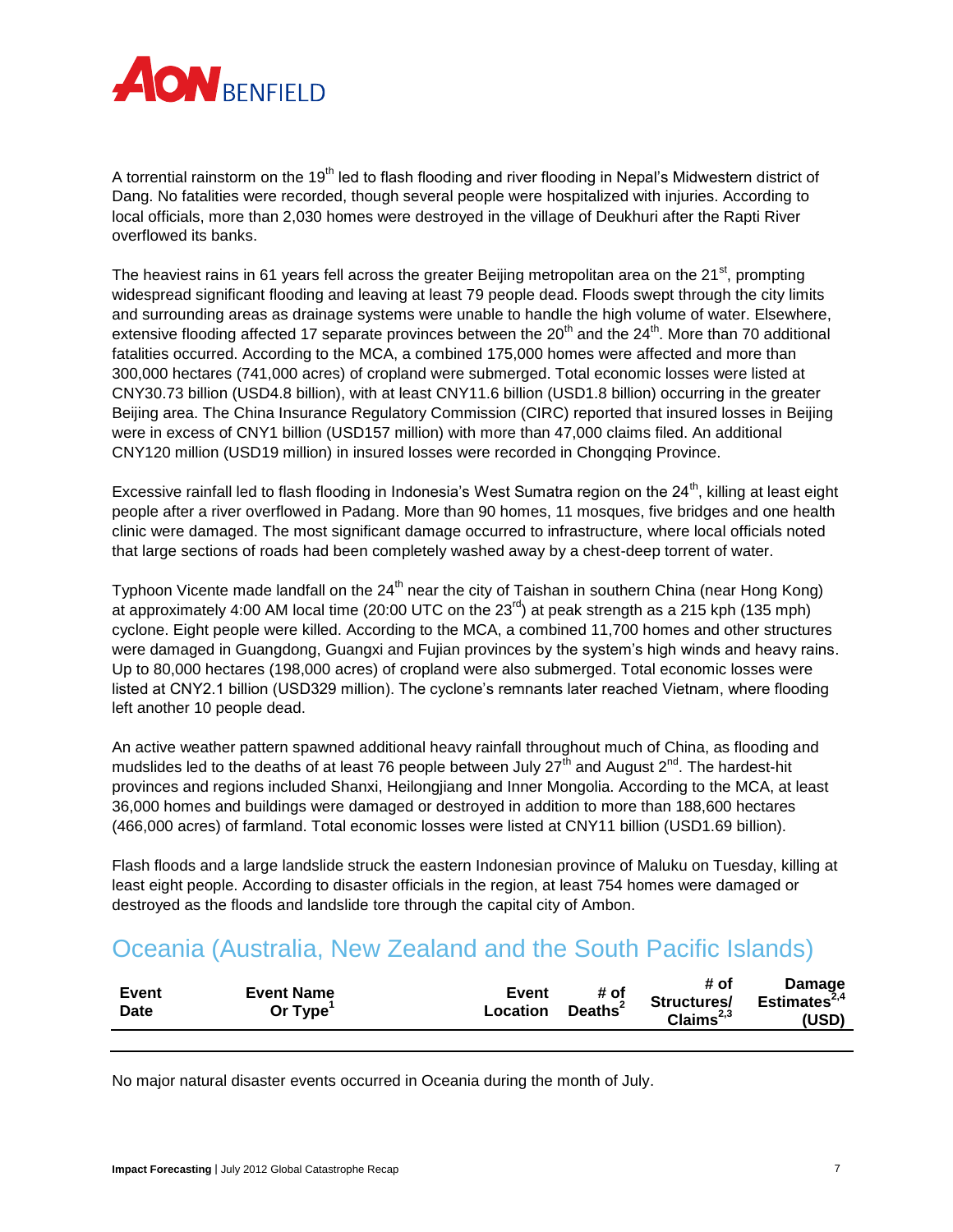

#### APPENDIX

### Updated January – June 2012 Data

#### United States

| <b>Event</b><br><b>Date</b> | <b>Event Name</b><br>Or Type <sup>1</sup> | <b>Event</b><br>Location        | # of<br>Deaths <sup>2</sup> | # of<br>Structures/<br>Claims <sup>2,3</sup> | <b>Damage</b><br>Estimates <sup>2,4</sup><br>(USD) |
|-----------------------------|-------------------------------------------|---------------------------------|-----------------------------|----------------------------------------------|----------------------------------------------------|
| $1/8 - 1/12$                | Winter Weather                            | Plains, Southeast, Northeast    | 0                           | Thousands+                                   | Millions+                                          |
| $1/12 - 1/13$               | Winter Weather                            | Midwest, Ohio Valley, Northeast | $\mathbf 0$                 | Thousands+                                   | Millions+                                          |
| $1/16 - 1/17$               | Severe Weather                            | Midwest, Southeast, Northeast   | $\mathbf 0$                 | Thousands+                                   | 25+ million                                        |
| $1/17 - 1/22$               | Winter Weather                            | Pacific Northwest               | $3+$                        | $1,000+$                                     | 100+ million                                       |
| $1/19 - 1/21$               | Wildfires                                 | Nevada                          | $\mathbf 0$                 | $29+$                                        | 9.1+ million                                       |
| $1/22 - 1/23$               | Severe Weather                            | Southeast, Plains               | $3+$                        | $10,000+$                                    | 175+ million                                       |
| $2/17 - 2/18$               | Severe Weather                            | Plains, Southeast               | $\boldsymbol{0}$            | Hundreds+                                    | Unknown                                            |
| 2/20                        | Severe Weather                            | Plains                          | $1+$                        | Thousands+                                   | Millions+                                          |
| 2/22                        | Severe Weather                            | Southeast                       | $1+$                        | $250+$                                       | 1.6+ million                                       |
| 2/24                        | Severe Weather                            | Southeast, Mid-Atlantic         | $\mathbf 0$                 | Hundreds+                                    | Millions+                                          |
| $2/28 - 2/29$               | Severe Weather                            | Midwest, Plains, Southeast      | $14+$                       | 25,000+                                      | 500+ million                                       |
| $3/2 - 3/3$                 | Severe Weather                            | Midwest, Southeast              | $41+$                       | 275,000+                                     | 3.75+ billion                                      |
| $3/4 - 3/9$                 | Flooding                                  | Hawaii                          | $\mathbf 0$                 | Hundreds+                                    | 37.5+ million                                      |
| 3/12                        | Flooding                                  | Louisiana                       | $\mathbf 0$                 | $1,500+$                                     | 2+ million                                         |
| $3/14 - 3/15$               | Severe Weather                            | <b>Great Lakes</b>              | $\mathbf 0$                 | $20,000+$                                    | 275+ million                                       |
| 3/18-3/25                   | Severe Weather                            | Plains, Midwest, Southeast      | $1+$                        | 37,500+                                      | 325+ million                                       |
| $3/26 - 4/2$                | Wildfire                                  | Colorado                        | $3+$                        | $25+$                                        | Unknown                                            |
| $3/26 - 4/30$               | Winter Weather                            | Michigan                        | $\mathbf 0$                 | Unknown                                      | 500+ million                                       |
| 3/29-3/31                   | Severe Weather                            | Plains, Midwest, Southeast      | $\boldsymbol{0}$            | $35,000+$                                    | 400+ million                                       |
| $4/2 - 4/4$                 | Severe Weather                            | <b>Texas</b>                    | $\pmb{0}$                   | 120,000+                                     | 1.25+ billion                                      |
| 4/11                        | Severe Weather                            | California                      | $\mathbf 0$                 | Unknown                                      | 79+ million                                        |
| $4/13 - 4/15$               | Severe Weather                            | Plains, Midwest                 | $6+$                        | $50,000+$                                    | 1.75+ billion                                      |
| 4/20                        | Severe Weather                            | <b>Texas</b>                    | $\mathbf 0$                 | 15,000+                                      | 90+ million                                        |
| 4/28-4/29                   | Severe Weather                            | Midwest                         | $1+$                        | 310,000+                                     | 2.75+ billion                                      |
| $5/2 - 5/6$                 | Severe Weather                            | Midwest, Plains, Mid-Atlantic   | $\mathbf 0$                 | $30,000+$                                    | 275+ million                                       |
| 5/13-6/30                   | Wildfires                                 | West, Midwest                   | $\boldsymbol{0}$            | $375+$                                       | 50+ million                                        |
| 5/25-5/30                   | Severe Weather                            | Plains, Midwest, Northeast      | $\mathbf 0$                 | 160,000+                                     | 1.3+ billion                                       |
| 5/28                        | <b>TS Beryl</b>                           | Southeast                       | $\mathbf 0$                 | Unknown                                      | Unknown                                            |
| $6/2 - 6/4$                 | Severe Weather                            | Plains, Midwest, Ohio Valley    | $3+$                        | Hundreds+                                    | Millions+                                          |
| $6/6 - 6/7$                 | Severe Weather                            | Colorado, Wyoming               | $\mathbf 0$                 | 100,000+                                     | 1.25+ billion                                      |
| $6/9 - 6/11$                | Flooding                                  | Southeast                       | $2+$                        | $1,000+$                                     | 174+ million                                       |
| $6/9 - 6/30$                | Wildfire                                  | Colorado                        | $1+$                        | 850+                                         | 136+ million                                       |
| $6/11 - 6/13$               | Severe Weather                            | Texas, New Mexico               | 0                           | 125,000+                                     | 1.75+ billion                                      |
| $6/17 - 6/18$               | Severe Weather                            | <b>Upper Midwest</b>            | 0                           | $12,500+$                                    | 115+ million                                       |
| $6/19 - 6/20$               | Flooding                                  | Minnesota                       | $\mathbf 0$                 | 15,000+                                      | 125+ million                                       |
| $6/23 - 6/27$               | <b>TS Debby</b>                           | Florida                         | $7+$                        | 20,000+                                      | 200+ million                                       |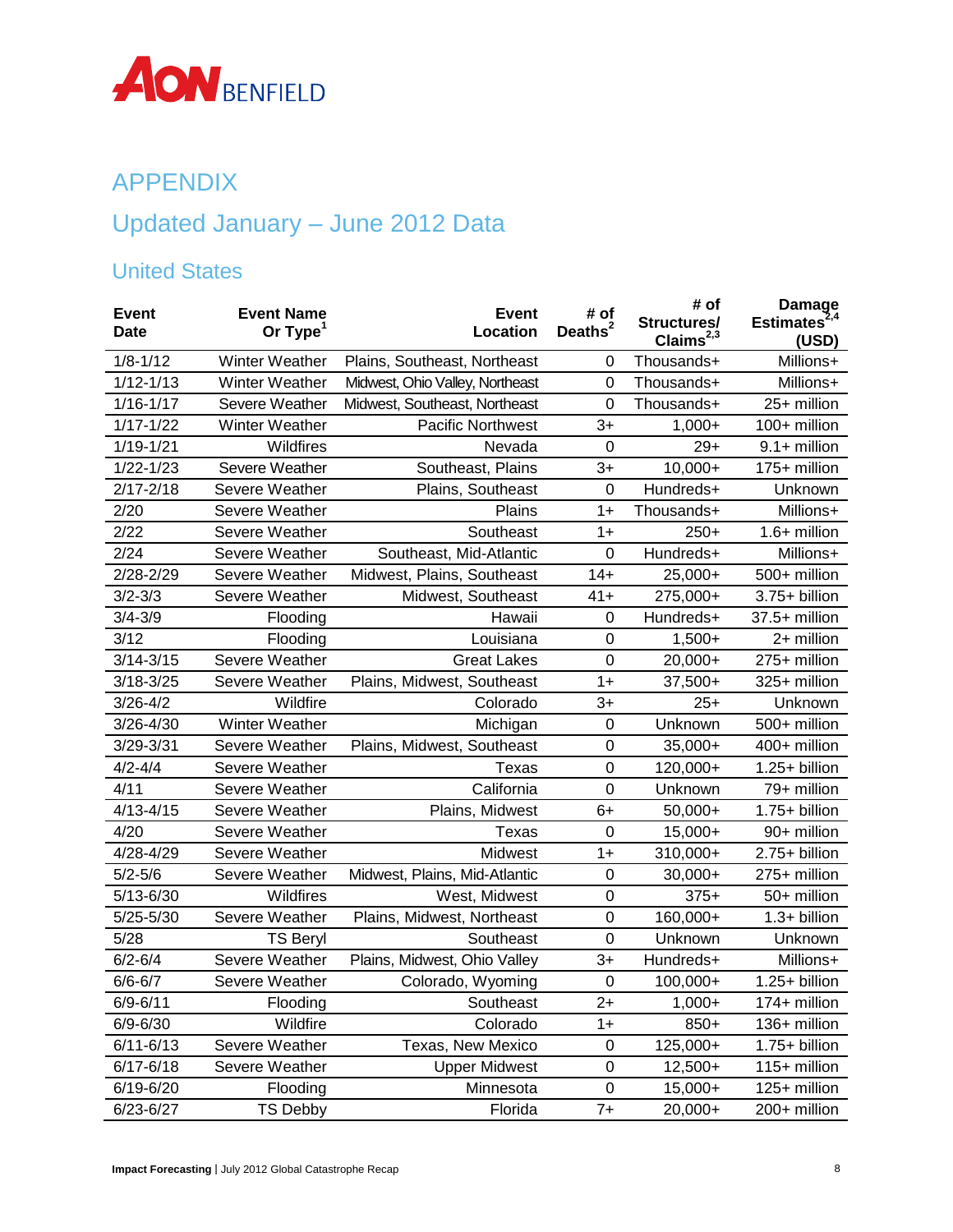

| Event<br>Date | <b>Event Name</b><br>Or $Type1$ | Event<br>Location             | # of<br>Deaths <sup>2</sup> | # of<br>Structures/<br>Claims $^{2,3}$ | <b>Damage</b><br>Estimates $^{2,4}$<br>(USD) |
|---------------|---------------------------------|-------------------------------|-----------------------------|----------------------------------------|----------------------------------------------|
| $6/23 - 7/10$ | Wildfire                        | Colorado                      | 2+                          | $10.000+$                              | $500+$ million                               |
| $6/28 - 7/2$  | Severe Weather                  | Midwest, Mid-Atlantic, Plains | $28+$                       | $350.000+$                             | $2+$ billion                                 |

#### Remainder of North America (Canada, Mexico, Caribbean Islands)

| Event<br><b>Date</b> | <b>Event Name</b><br>Or $Type1$ | Event<br>Location | # of<br>Deaths <sup>2</sup> | # of<br>Structures/<br>Claims $^{2,3}$ | Damage<br>Estimates $^{2,4}$<br>(USD) |
|----------------------|---------------------------------|-------------------|-----------------------------|----------------------------------------|---------------------------------------|
| $2/11 - 2/12$        | Flooding                        | Canada            | 0                           | $200+$                                 | <b>Unknown</b>                        |
| 3/20                 | Earthquake                      | Mexico            | $2+$                        | 44,000+                                | $300+$ million                        |
| $4/23 - 4/25$        | Flooding                        | Hispaniola        | $10+$                       | $3,000+$                               | Unknown                               |
| $4/28 - 4/29$        | Winter Weather                  | Canada            | 0                           | Unknown                                | $100+$ million                        |
| $5/15 - 5/31$        | Flooding                        | Nicaragua         | 9+                          | $5,900+$                               | Unknown                               |
| $5/24 - 5/27$        | Flooding                        | Cuba              | $2+$                        | $1,200+$                               | <b>Unknown</b>                        |
| $5/25 - 5/29$        | Flooding                        | Canada            | 0                           | Thousands+                             | Millions+                             |
| 6/1                  | Flooding                        | Canada            | 0                           | Unknown                                | Unknown                               |
| $6/9 - 6/10$         | Severe Weather                  | Canada            | 0                           | $2,500+$                               | Millions+                             |
| 6/15                 | <b>HU Carlotta</b>              | Mexico            | 7+                          | $31.500+$                              | $12.4+$ million                       |

#### South America

| Event<br>Date | <b>Event Name</b><br>Or Type <sup>1</sup> | <b>Event</b><br>Location | # of<br>Deaths <sup>2</sup> | # of<br>Structures/<br>Claims <sup>2,3</sup> | Damage<br>Estimates $^{2,4}$<br>(USD) |
|---------------|-------------------------------------------|--------------------------|-----------------------------|----------------------------------------------|---------------------------------------|
| 12/24-1/6     | Wildfires                                 | Chile                    | $7+$                        | Hundreds+                                    | 200+ million                          |
| $1/1 - 1/10$  | Flooding                                  | <b>Brazil</b>            | $39+$                       | $25,000+$                                    | Millions+                             |
| $1/1 - 3/25$  | Flooding                                  | Ecuador                  | $30+$                       | $4,000+$                                     | Unknown                               |
| 1/30          | Earthquake                                | Peru                     | 0                           | $858+$                                       | Unknown                               |
| $2/8 - 2/9$   | Flooding                                  | Peru                     | $14+$                       | $11,000+$                                    | <b>Unknown</b>                        |
| $2/10 - 2/29$ | Flooding                                  | Brazil, Bolivia          | $1+$                        | $37,300+$                                    | $10+$ million                         |
| $3/11 - 3/16$ | Flooding                                  | Chile                    | 0                           | $6,500+$                                     | $3.1 +$ million                       |
| $3/24 - 3/31$ | Flooding                                  | Colombia                 | $5+$                        | $5,000+$                                     | <b>Unknown</b>                        |
| 3/25          | Earthquake                                | Chile                    | 0                           | Hundreds+                                    | $100+$ million                        |
| $4/2 - 4/30$  | Flooding                                  | Paraguay                 | $\Omega$                    | $13,654+$                                    | <b>Unknown</b>                        |
| 4/4           | Severe Weather                            | Argentina                | $18+$                       | $32,000+$                                    | $10+$ million                         |
| $4/5 - 4/27$  | Flooding                                  | Colombia, Peru           | $19+$                       | 25,000+                                      | 170+ million                          |
| $5/1 - 5/20$  | Flooding                                  | <b>Brazil</b>            | 0                           | 75,000+                                      | 226+ million                          |
| $5/8 - 5/11$  | Flooding                                  | Venezuela                | 0                           | $2,200+$                                     | 93+ million                           |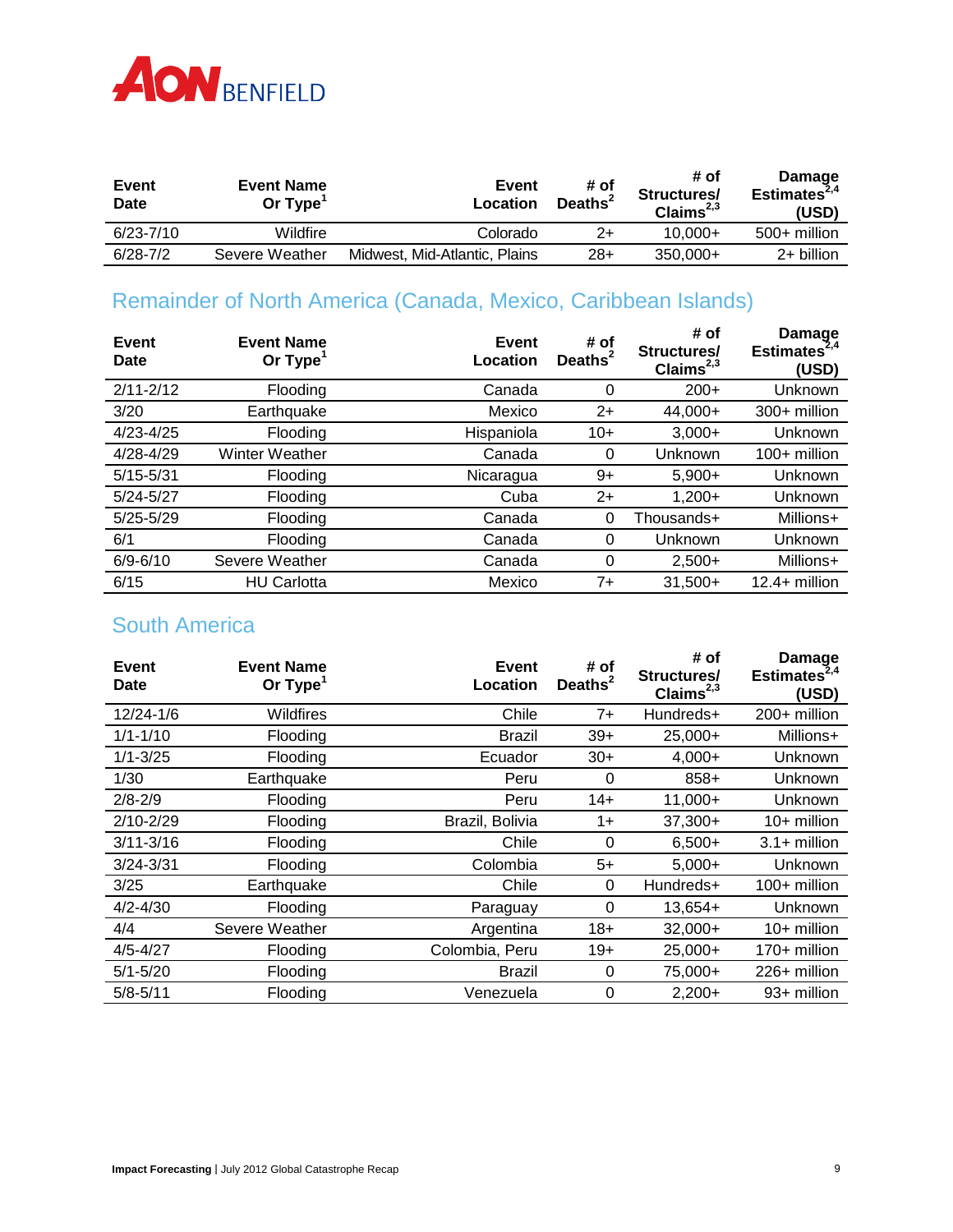## **AON BENFIELD**

#### Europe

| <b>Event</b><br><b>Date</b> | <b>Event Name</b><br>Or Type <sup>1</sup> | <b>Event</b><br><b>Location</b> | # of<br>Deaths $2$ | # of<br>Structures/<br>Claims $^{2,3}$ | <b>Damage</b><br>Estimates $^{2,4}$<br>(USD) |
|-----------------------------|-------------------------------------------|---------------------------------|--------------------|----------------------------------------|----------------------------------------------|
| $1/3 - 1/4$                 | WS Ulli                                   | UK, Scandinavia                 | $2+$               | $5,000+$                               | 500+ million                                 |
| $1/4 - 1/5$                 | <b>WS Andrea</b>                          | UK, Northern Europe             | 0                  | Thousands+                             | 650+ million                                 |
| 1/24-2/17                   | Winter Weather                            | Eastern/Central Europe          | $824+$             | Unknown                                | 775+ million                                 |
| $2/7 - 2/8$                 | Winter Weather                            | Ukraine                         | 0                  | Unknown                                | 2+ million                                   |
| $2/7 - 2/9$                 | Flooding                                  | Bulgaria, Greece                | $12+$              | Hundreds+                              | 4.4+ million                                 |
| 3/26                        | Earthquake                                | Turkey                          | $\Omega$           | Hundreds+                              | Unknown                                      |
| 4/20                        | Wildfire                                  | Russia                          | $1+$               | $65+$                                  | Unknown                                      |
| $4/22 - 4/27$               | Flooding                                  | Russia                          | 0                  | $3,957+$                               | 17+ million                                  |
| 5/7                         | Earthquake                                | Azerbaijan                      | $\Omega$           | $3,124+$                               | Unknown                                      |
| 5/12                        | Flooding                                  | Georgia                         | 5+                 | $5,000+$                               | 4.9+ million                                 |
| 5/18                        | Earthquake                                | Azerbaijan                      | 0                  | $7,000+$                               | Unknown                                      |
| 5/20                        | Earthquake                                | Italy                           | $7+$               | Thousands+                             | $6.25+$ billion                              |
| 5/29                        | Earthquake                                | Italy                           | $18 +$             | Thousands+                             |                                              |
| 6/4                         | Severe Weather                            | Ukraine                         | 0                  | $150+$                                 | Unknown                                      |
| 6/10                        | Earthquake                                | Turkey, Greece                  | 0                  | Hundreds+                              | Unknown                                      |
| $6/10 - 6/11$               | Flooding                                  | United Kingdom                  | 0                  | $20,000+$                              | 450+ million                                 |
| 6/11                        | Severe Weather                            | Italy                           | $\Omega$           | Hundreds+                              | 12.6+ million                                |
| $6/26 - 6/27$               | Flooding                                  | United Kingdom                  | $1+$               | $48,000+$                              | 800+ million                                 |

#### Africa

| Event<br>Date | <b>Event Name</b><br>Or Type <sup>1</sup> | <b>Event</b><br>Location | # of<br>Deaths ${}^{2}$ | # of<br>Structures/<br>Claims $^{2,3}$ | <b>Damage</b><br>Estimates <sup>2,4</sup><br>(USD) |
|---------------|-------------------------------------------|--------------------------|-------------------------|----------------------------------------|----------------------------------------------------|
| $1/16 - 1/17$ | Flooding                                  | Mozambique, South Africa | $10+$                   | $5,000+$                               | Unknown                                            |
| $1/20 - 1/26$ | CY Funso                                  | Mozambique, Malawi       | $40+$                   | $10,000+$                              | $100+$ million                                     |
| 2/13          | Severe Weather                            | Nigeria                  | $15+$                   | $3,000+$                               | $1+$ million                                       |
| 2/14          | CY Giovanna                               | Madagascar               | $35+$                   | $50,000+$                              | $100+$ million                                     |
| $2/26 - 3/7$  | CY Irina                                  | Madagascar, Mozambique   | $84+$                   | $35,000+$                              | Millions+                                          |
| 4/12          | Flooding                                  | Rwanda                   | $5+$                    | $2,232+$                               | Unknown                                            |
| $4/20 - 4/28$ | Flooding                                  | Comoros                  | 0                       | $9,338+$                               | 3.8+ million                                       |
| $4/24 - 5/15$ | Flooding                                  | Kenya                    | $50+$                   | $50,000+$                              | $130+$ million                                     |
| $6/23 - 6/25$ | Flooding                                  | Uganda                   | $30+$                   | $100+$                                 | Unknown                                            |

#### Asia

| <b>Event</b><br>Date | <b>Event Name</b><br>Or Type <sup>1</sup> | Event<br>Location  | # of<br>Deaths <sup>2</sup> | # of<br>Structures/<br>Claims $^{2,3}$ | Damage<br>Estimates $^{2,4}$<br>(USD) |
|----------------------|-------------------------------------------|--------------------|-----------------------------|----------------------------------------|---------------------------------------|
| $1/1 - 1/31$         | Winter Weather                            | Japan              | 56+                         | ⊺housands+                             | Millions+                             |
| $1/1 - 2/7$          | Winter Weather                            | China              |                             | $10,000+$                              | $2.1 +$ million                       |
| 1/5                  | Landslide                                 | <b>Philippines</b> | $42+$                       | $100+$                                 | Unknown                               |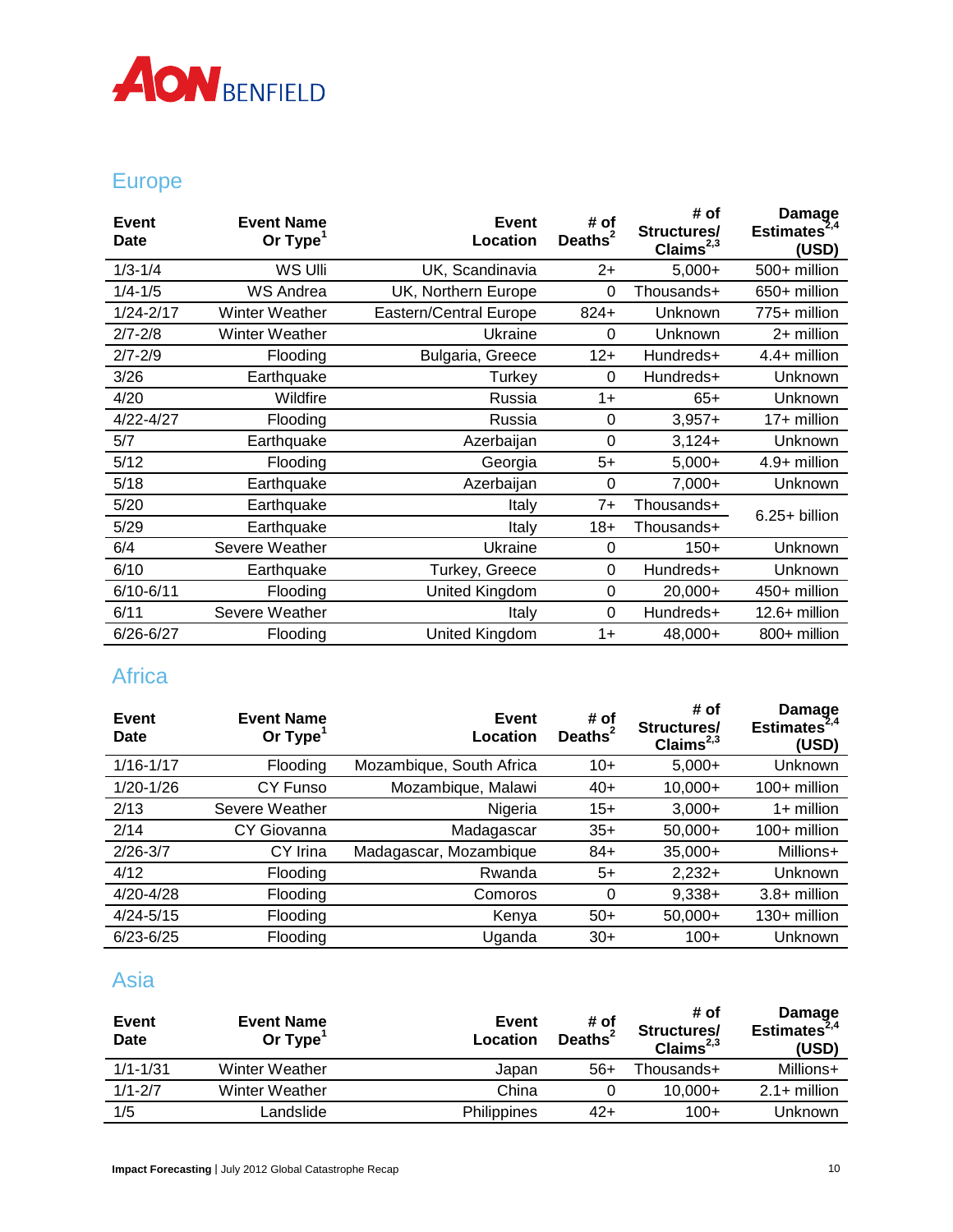

| <b>Event</b><br><b>Date</b> | <b>Event Name</b><br>Or Type <sup>1</sup> | <b>Event</b><br>Location | # of<br>Deaths <sup>2</sup> | # of<br>Structures/<br>Claims <sup>2,3</sup> | Damage<br>Estimates <sup>2,4</sup><br>(USD) |
|-----------------------------|-------------------------------------------|--------------------------|-----------------------------|----------------------------------------------|---------------------------------------------|
| 1/5                         | Severe Weather                            | Indonesia                | 0                           | $500+$                                       | 30+ million                                 |
| 1/8                         | Earthquake                                | China                    | $\mathbf 0$                 | $9,000+$                                     | Unknown                                     |
| $1/16 - 1/17$               | Winter Weather                            | Afghanistan              | $46+$                       | Unknown                                      | Unknown                                     |
| 1/21                        | Earthquake                                | Indonesia                | 0                           | $450+$                                       | 1.3+ million                                |
| $1/21 - 1/24$               | Winter Weather                            | China                    | $\mathbf 0$                 | $1,000+$                                     | 4.4+ million                                |
| 1/25                        | Severe Weather                            | Indonesia                | $14+$                       | $2,000+$                                     | 1+ million                                  |
| 2/6                         | Earthquake                                | Philippines              | $116+$                      | 53,000+                                      | 250+ million                                |
| $2/7 - 2/9$                 | Winter Weather                            | China                    | $\mathbf 0$                 | 10,000+                                      | 20.2+ million                               |
| $2/15 - 2/16$               | Winter Weather                            | China                    | $\mathbf 0$                 | $1,000+$                                     | 4+ million                                  |
| 2/18                        | Landslide                                 | India                    | $6+$                        | Unknown                                      | Unknown                                     |
| 2/19                        | Flooding                                  | Philippines              | 0                           | $5,000+$                                     | Unknown                                     |
| 2/22                        | Winter Weather                            | India                    | $16+$                       | Unknown                                      | Unknown                                     |
| 2/25                        | Severe Weather                            | Indonesia                | $5+$                        | $100+$                                       | Unknown                                     |
| 3/4                         | Winter Weather                            | Afghanistan              | $50+$                       | $100+$                                       | Unknown                                     |
| 3/9                         | Earthquake                                | China                    | $\mathbf 0$                 | 20,000+                                      | 82.7+ million                               |
| 3/12                        | Winter Weather                            | Afghanistan              | $45+$                       | $50+$                                        | Unknown                                     |
| $3/15 - 3/18$               | Severe Weather                            | Thailand                 | 0                           | $200+$                                       | Unknown                                     |
| 3/16-3/20                   | Severe Weather                            | Indonesia                | $\mathbf 0$                 | $12,000+$                                    | Unknown                                     |
| 3/17                        | Flooding                                  | China                    | $\mathbf 0$                 | $578+$                                       | Unknown                                     |
| 3/20                        | Flooding                                  | India                    | $3+$                        | 15,862+                                      | 1+ million                                  |
| 3/27                        | Flooding                                  | Philippines              | $11 +$                      | $10,000+$                                    | $2.1 +$ million                             |
| 4/1                         | Severe Weather                            | Sri Lanka                | $\mathbf 0$                 | $1,200+$                                     | Unknown                                     |
| 4/1                         | <b>TY Pakhar</b>                          | Vietnam                  | $2+$                        | $5,000+$                                     | Unknown                                     |
| $4/3 - 4/5$                 | Severe Weather                            | Japan                    | $4+$                        | Hundreds+                                    | Unknown                                     |
| 4/5                         | Severe Weather                            | China                    | $\mathbf 0$                 | 20,000+                                      | 120+ million                                |
| $4/11 - 4/18$               | Flooding                                  | Saudi Arabia, Oman       | $18 +$                      | Thousands+                                   | Millions+                                   |
| 4/20-4/25                   | Severe Weather                            | China                    | $12+$                       | 25,400+                                      | 84+ million                                 |
| 4/20-4/25                   | Severe Weather                            | Vietnam                  | $2+$                        | $4,780+$                                     | 5+ million                                  |
| 4/22                        | Flooding                                  | Afghanistan              | $16+$                       | $1,140+$                                     | Unknown                                     |
| 4/23-4/29                   | Flooding                                  | Kyrgyzstan               | $\mathbf 0$                 | $2,500+$                                     | Unknown                                     |
| 4/28-5/15                   | Severe Weather                            | China                    | $102 +$                     | 143,000+                                     | 2.68+ billion                               |
| 5/5                         | Flooding                                  | Nepal                    | $60+$                       | $1,000+$                                     | Unknown                                     |
| 5/6                         | Severe Weather                            | Japan                    | $3+$                        | $1,845+$                                     | Millions+                                   |
| $5/6 - 5/11$                | Flooding                                  | Afghanistan              | $47+$                       | $1,000+$                                     | Unknown                                     |
| 5/9                         | Flooding                                  | Indonesia                | 5+                          | $200+$                                       | Unknown                                     |
| 5/19                        | Flooding                                  | Afghanistan              | $19+$                       | Unknown                                      | Unknown                                     |
| 5/20-5/24                   | Flooding                                  | China                    | $16+$                       | $19,300+$                                    | 378+ million                                |
| 5/27-5/30                   | Flooding                                  | China                    | $7+$                        | 16,000+                                      | 119+ million                                |
| $6/1 - 6/3$                 | Flooding                                  | Philippines              | $3+$                        | Unknown                                      | Unknown                                     |
| $6/3 - 6/5$                 | Flooding                                  | Thailand                 | $3+$                        | $5,000+$                                     | 1+ million                                  |
| $6/5 - 6/12$                | Flooding                                  | Taiwan                   | $6+$                        | $7,000+$                                     | 16.9+ million                               |
| $6/8 - 6/12$                | Flooding                                  | China                    | $23+$                       | 53,000+                                      | 393+ million                                |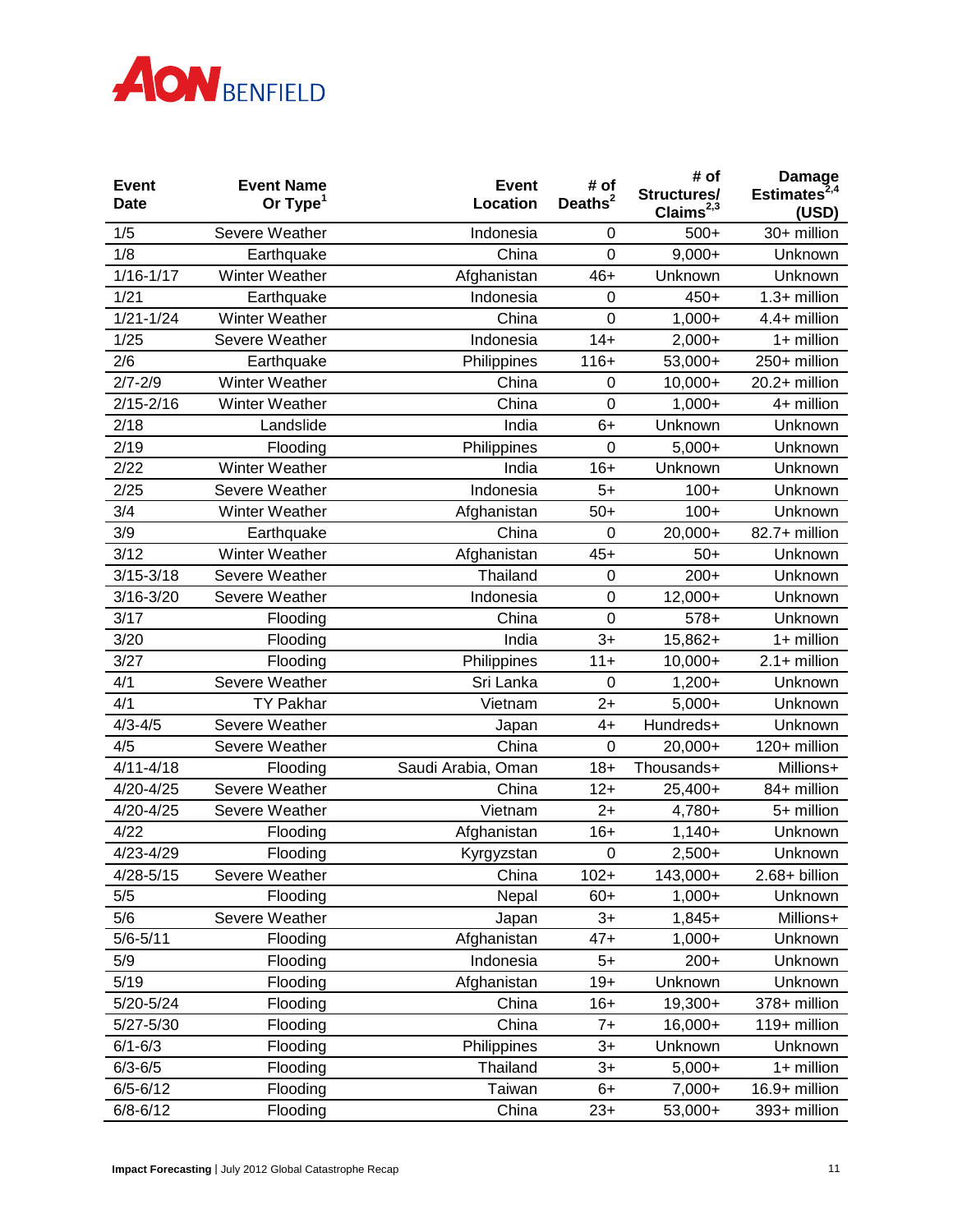

| Event<br><b>Date</b> | <b>Event Name</b><br>Or $Type1$ | Event<br>Location  | # of<br>Deaths $2$ | # of<br>Structures/<br>Claims $^{2,3}$ | <b>Damage</b><br>Estimates <sup>2,4</sup><br>(USD) |
|----------------------|---------------------------------|--------------------|--------------------|----------------------------------------|----------------------------------------------------|
| 6/11                 | Earthquake                      | Afghanistan        | $71+$              | $50+$                                  | Unknown                                            |
| 6/12                 | Earthquake                      | China              | 0                  | $1,900+$                               | $1.1 +$ million                                    |
| $6/12 - 6/13$        | Flooding                        | Philippines        | $13+$              | $283+$                                 | <b>Unknown</b>                                     |
| $6/15 - 6/19$        | <b>STY Guchol</b>               | Japan, Philippines | $2+$               | $1,000+$                               | $100+$ million                                     |
| $6/18 - 6/20$        | Severe Weather                  | China              | 0                  | $200+$                                 | 82+ million                                        |
| $6/20 - 6/24$        | Severe Weather                  | China              | 5+                 | $4,500+$                               | $124 +$ million                                    |
| $6/20 - 6/29$        | Flooding                        | China              | $50+$              | 123,000+                               | $2.73 + billion$                                   |
| 6/22                 | Flooding                        | Afghanistan        | $37+$              | $500+$                                 | Unknown                                            |
| $6/23 - 7/1$         | Flooding                        | India, Bangladesh  | $232+$             | 600,000+                               | 90+ million                                        |
| 6/24                 | Earthquake                      | China              | 4+                 | 88,000+                                | 300+ million                                       |
| 6/30                 | Earthquake                      | China              | 0                  | $71,500+$                              | Millions+                                          |

#### *<u>Oceania</u>* (Australia, New Zealand and the South Pacific Islands)

| Event<br><b>Date</b> | <b>Event Name</b><br>Or Type | Event<br>Location             | # of<br>Deaths <sup>*</sup> | # of<br>Structures/<br>Claims $^{2,3}$ | Damage<br>Estimates $^{2,4}$<br>(USD) |
|----------------------|------------------------------|-------------------------------|-----------------------------|----------------------------------------|---------------------------------------|
| 1/12                 | <b>TC</b> Heidi              | Australia (Western Australia) | 0                           | Unknown                                | Unknown                               |
| $1/22 - 1/31$        | Flooding                     | Fiji                          | 7+                          | Thousands+                             | $17+$ million                         |
| 1/24                 | Landslide                    | Papua New Guinea              | $40+$                       | Unknown                                | Unknown                               |
| $1/24 - 2/15$        | Flooding                     | Australia (NSW, Queensland)   | $1+$                        | $6,408+$                               | 920+ million                          |
| $2/24 - 3/16$        | Flooding                     | Australia (NSW, Victoria)     | $2+$                        | $8,914+$                               | $1.58 + billion$                      |
| 3/3                  | Severe Weather               | New Zealand                   | 0                           | $1,250+$                               | $7.5+$ million                        |
| 3/17                 | CY Lua                       | Australia (WA)                | 0                           | Hundreds+                              | $230+$ million                        |
| 3/20                 | Severe Weather               | Australia (Queensland)        | 0                           | $150+$                                 | $21 +$ million                        |
| $3/29 - 4/3$         | Flooding                     | Fiji                          | $7+$                        | 15,000+                                | $71.3+$ million                       |
| $6/3 - 6/6$          | Severe Weather               | Australia (NSW, Victoria)     | $\Omega$                    | $1,500+$                               | Unknown                               |
| $6/10 - 6/12$        | Severe Weather               | Australia (Western Australia) | $1+$                        | $450+$                                 | Millions+                             |
| 6/19                 | Earthquake                   | Australia (Victoria)          | 0                           | 880+                                   | <b>Unknown</b>                        |

<sup>1</sup> TD = Tropical Depression, TS = Tropical Storm, HU = Hurricane, TY = Typhoon, STY = Super Typhoon, CY = Cyclone

 $2$  As reported by public news media sources and official government agencies

<sup>3</sup> **Structures** defined as any building – including barns, outbuildings, mobile homes, single or multiple family dwellings, and commercial facilities – that is damaged or destroyed by winds, earthquakes, hail, flood, tornadoes, hurricanes or any other natural-occurring phenomenon. **Claims** defined as the number of claims (which could be a combination of homeowners, commercial, auto and others) reported by various insurance companies through press releases or various public media outlets.

<sup>4</sup> Damage estimates obtained from various public media sources, including news websites, publications from insurance companies, financial institution press releases and official government agencies. These estimates can include insured or economic losses.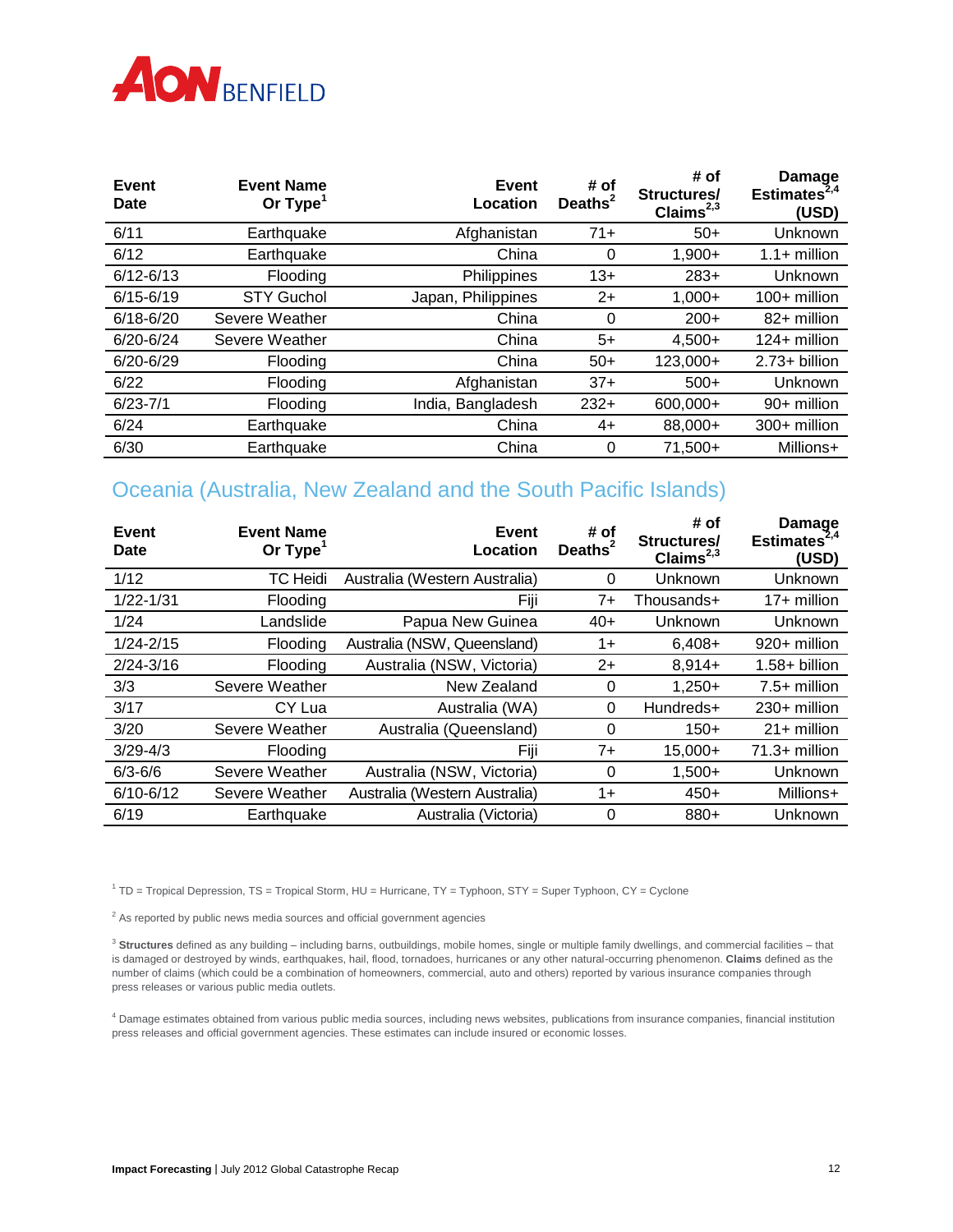

#### <span id="page-13-0"></span>Contact Information

**Steve Jakubowski** President Impact Forecasting LLC +1 312 381 5890 steven.jakubowski@aonbenfield.com

**Adityam Krovvidi** Head of Asia Pacific Impact Forecasting LLC + 65 6239 7651 adityam.krovvidi@aonbenfield.com **Adam Podlaha** Head of International Impact Forecasting LLC + 44 (0)20 7522 3820 adam.podlaha@aonbenfield.com

**Steve Bowen** Sr. Scientist/Meteorologist Impact Forecasting LLC +1 312.381.5883 steven.bowen@aonbenfield.com



Scan here to access all editions of the Annual Global Climate and Catastrophe Report

#### <span id="page-13-1"></span>About Impact Forecasting® LLC

Impact Forecasting® LLC is a catastrophe model development center of excellence within Aon Benfield whose seismologists, meteorologists, hydrologists, engineers, mathematicians, GIS experts, finance, risk management and insurance professionals analyze the financial implications of natural and man-made catastrophes around the world. Impact Forecasting's experts develop software tools and models that help clients understand underlying risks from hurricanes, tornadoes, earthquakes, floods, wildfires and terrorist attacks on property, casualty and crop insurers and reinsurers. Impact Forecasting is the only catastrophe model development firm integrated into a reinsurance intermediary. To find out more about Impact Forecasting® LLC, visi[t impactforecasting.com.](http://www.impactforecasting.com/)

#### <span id="page-13-2"></span>About Aon Benfield

Aon Benfield, a division of Aon plc (NYSE: AON), is the world's leading reinsurance intermediary and full-service capital advisor. We empower our clients to better understand, manage and transfer risk through innovative solutions and personalized access to all forms of global reinsurance capital across treaty, facultative and capital markets. As a trusted advocate, we deliver local reach to the world's markets, an unparalleled investment in innovative analytics, including catastrophe management, actuarial and rating agency advisory. Through our professionals' expertise and experience, we advise clients in making optimal capital choices that will empower results and improve operational effectiveness for their business. With more than 80 offices in 50 countries, our worldwide client base has access to the broadest portfolio of integrated capital solutions and services. To learn how Aon Benfield helps empower results, please visi[t aonbenfield.com.](http://www.aonbenfield.com/)